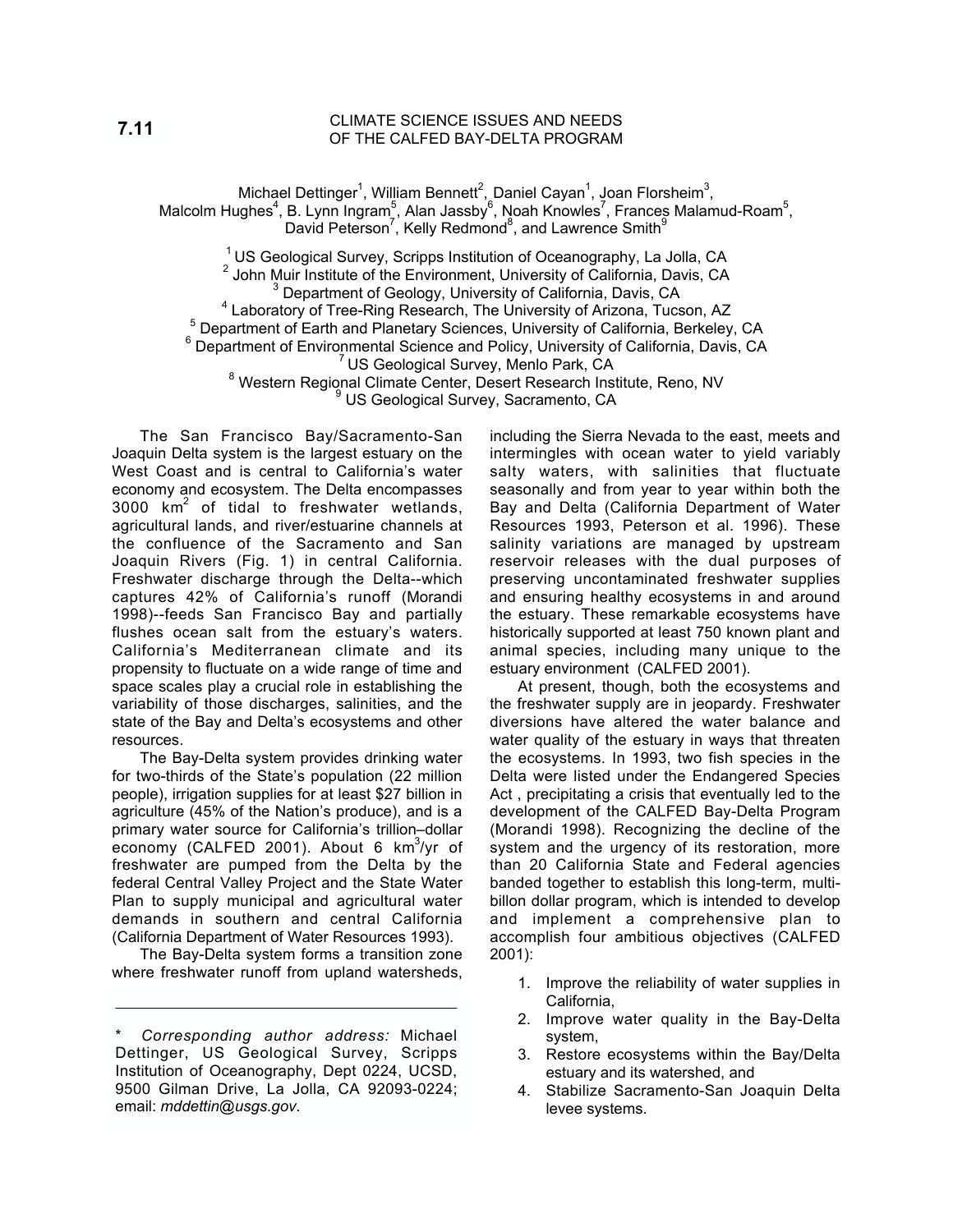

*Fig. 1 –Shaded, raised relief view of central California, looking eastward; the figure shows most of the watershed of the Bay-Delta watershed, with San Francisco Bay, the Delta, and the Central (Sacramento-San Joaquin) Valley in the middle, the Pacific Ocean and California's Coast Ranges in the foreground, the Sierra Nevada in the background.*

Among the large number of options being considered by CALFED include structural changes in the Delta, wetland mitigations, both reservoir expansions *and* removals, and water-supply operational changes (CALFED 2001).

The success of the CALFED Program depends, among many other natural and societal factors, upon the robustness of its plans and actions to the considerable buffeting that California's highly variable climate will inevitably impose upon it. The watershed that drains to the Bay and Delta encompasses much of central California, including the Central Valley, the Sierra Nevada, and parts of the Coast Ranges (Fig. 1). This broad north-south watershed straddles the transition zone between the wet-Southwest and dry-Northwest influences of the El Nino-Southern Oscillation, as well as their interdecadal expressions in the Pacific Decadal Oscillation and other short- and (especially) long-term influences that are less understood (Cayan and Webb 1992,

Mantua et al. 1997). Superimposed upon these climate fluctuations is a recent observed warming trend in winter-spring temperatures and associated streamflow-timing trends (Dettinger and Cayan 1995). These trends are either harbingers or analogs for future global warming effects in the State. If they continue, the streamflow-timing trends threaten to unsettle crucial aspects of the State's water supply system by adversely impacting the State's snowpacks and snowmelt runoff. Recent studies of California's paleoclimate also provide worrying evidence that the erratic precipitation regimes that have been observed (and largely accommodated) during California's development have been—by and large—benign and small in comparison to natural precipitation variations over the past 1000 or more years (e.g., Meko et al. 2001).

Thus, California's climate has varied in the past in ways that CALFED must acknowledge and somehow accommodate on time scales from



*Fig. 2—Conceptual diagrams of the intermingling contributions of past, present, and future climate variability to a realistic depiction of CALFED's climatic setting (left) and relative uncertainties regarding possible ranges of climatic variability as estimated from paleoclimatic sources, historical sources, and global-warming projections (right).*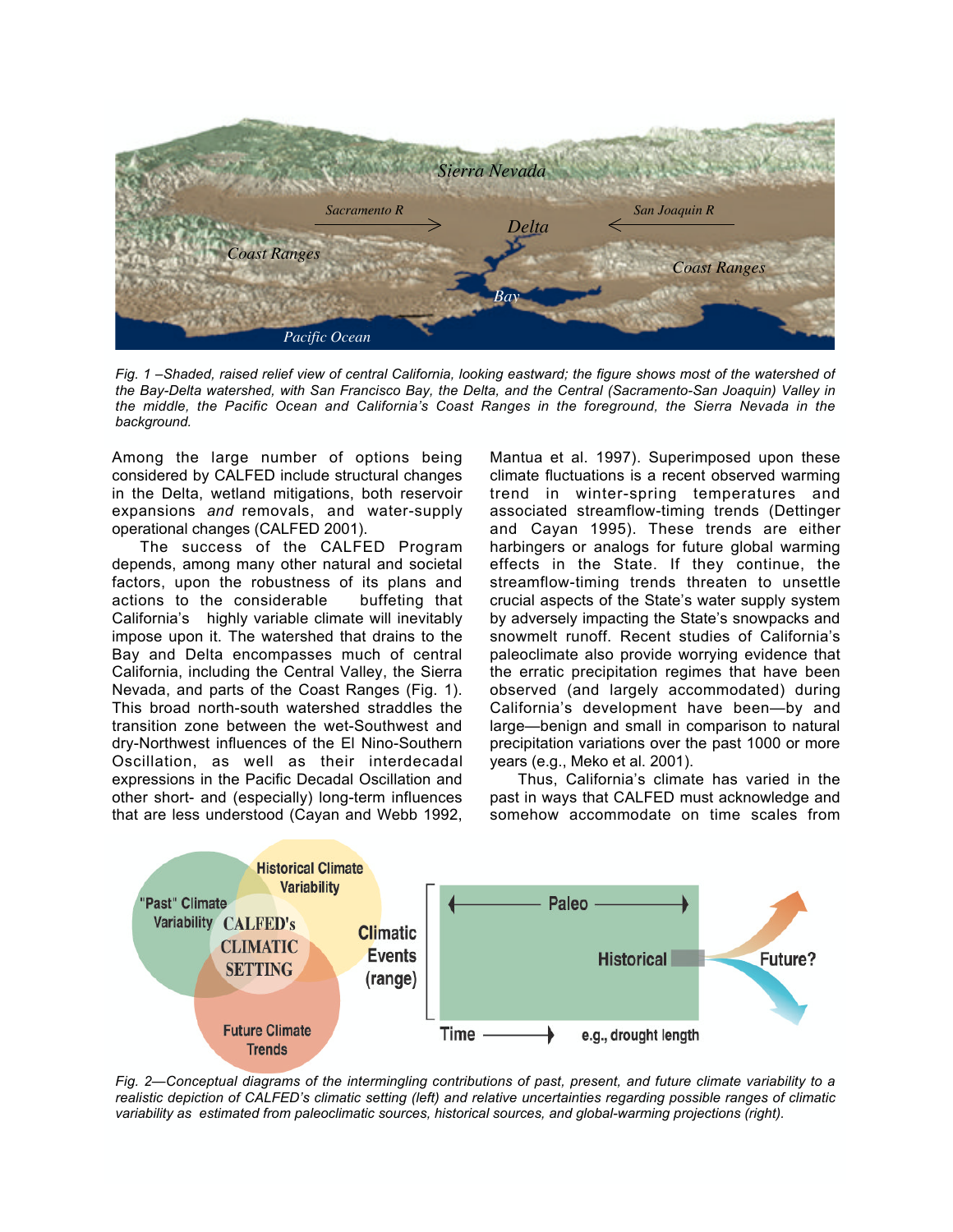years to decades. The climate that CALFED faces during its planned 30-year lifetime and over the much longer period that it will eventually influence most likely will be some combination of the kinds of climate variability evidenced in California's paleoclimate proxies, in its historical period, and in recent climate-change projections (Fig. 2, left). These climate variations need to be characterized (i.e., monitored, predicted, projected, or described probabilistically, depending on circumstance), and the resulting characterizations need to be communicated to CALFED participants and the public, in order to provide a basis for scientifically sound planning and management actions by the CALFED Program.

The particular combination of past, present, and future-change climate variations that will confront California's water supply and ecosystems is unknown, of course. Possible future climate variations can be drawn from the relatively benign range witnessed in recent history, from the larger range of variations indicated by paleoclimate reconstructions, and from projected warming and the more uncertainly projected changes in precipitation associated with  $21<sup>st</sup>$  Century global climate change.

To be realistic, all three sources of climate information will need to be considered, but perhaps to varying degrees depending on the climate variables in question (Fig. 2, right). For example, long-term precipitation variations are of particular concern to CALFED because of their attendant effects on runoff, sediment, and biogeochemical budgets of the Bay-Delta system and watershed. Since California's water resources are supplied partly by watersheds outside the State, the climatic status of a region larger than just the Bay-Delta watershed or even the State is pertinent to CALFED. Climate-change projections of 21<sup>st</sup> Century precipitation change in California are extremely uncertain and model dependent, but generally are small compared to the changes that would attend another of the 50- to 100-yr long California megadroughts evidenced in several paleoclimate reconstructions of the past 1000 years (Stine 1994, Benson et al. 2002). Thus, for precipitation, regional paleoclimate variations present CALFED with possibilities at least as challenging as those projected from global change. In contrast, projected temperature changes associated with global warming in the 21<sup>st</sup> Century (and even those in the historical period) rapidly rise beyond the range of paleoclimatic reconstructions (Mann et al. 1999). Similarly, projections of future sea-level rise rapidly augment historical and recent paleoclimatic ranges, and threaten important and delicate freshwater-seawater balances in the Bay, Delta, and associated wetlands. Thus, projections of risk from future temperature variation and sea-level rise may need to rely more on projected globalwarming effects than on past trends and variations.

Within this context, some of the key climatic issues facing the CALFED Bay-Delta Program are:

### *Paleoclimates and CALFED*

How has climate varied in the California region over the past several thousand years on seasonal, interannual, decadal, and centennial scales?

What effects did past climate changes have on energy, water, sediment, biogeochemical budgets and distributions throughout the Bay-Delta system?

What effects did past climate variability and physical effects of climate variability have on Bay-Delta and watershed ecosystems?

How could current water-supply operational programs, water quality, physical hazards, and ecosystem management have coped with past climate variations?

# *Historical Climate and CALFED*

How does the estuary/watershed system vary in response to climate fluctuations? How much of the current Bay-Delta variability is due to climate?

What are the main linkages between climate variability and water-supply operations, water quality, sediment transport, and ecosystems?

How might climate forecasts, ranging from days to decades, be used to benefit and augment CALFED activities?

# *Climate Monitoring and CALFED*

Is the existing climate-monitoring network in California sufficient, timely, and stable enough to provide CALFED's long-term informational needs?

Are all physical, chemical, and biological variables needed by CALFED being monitored at necessary temporal and spatial sampling